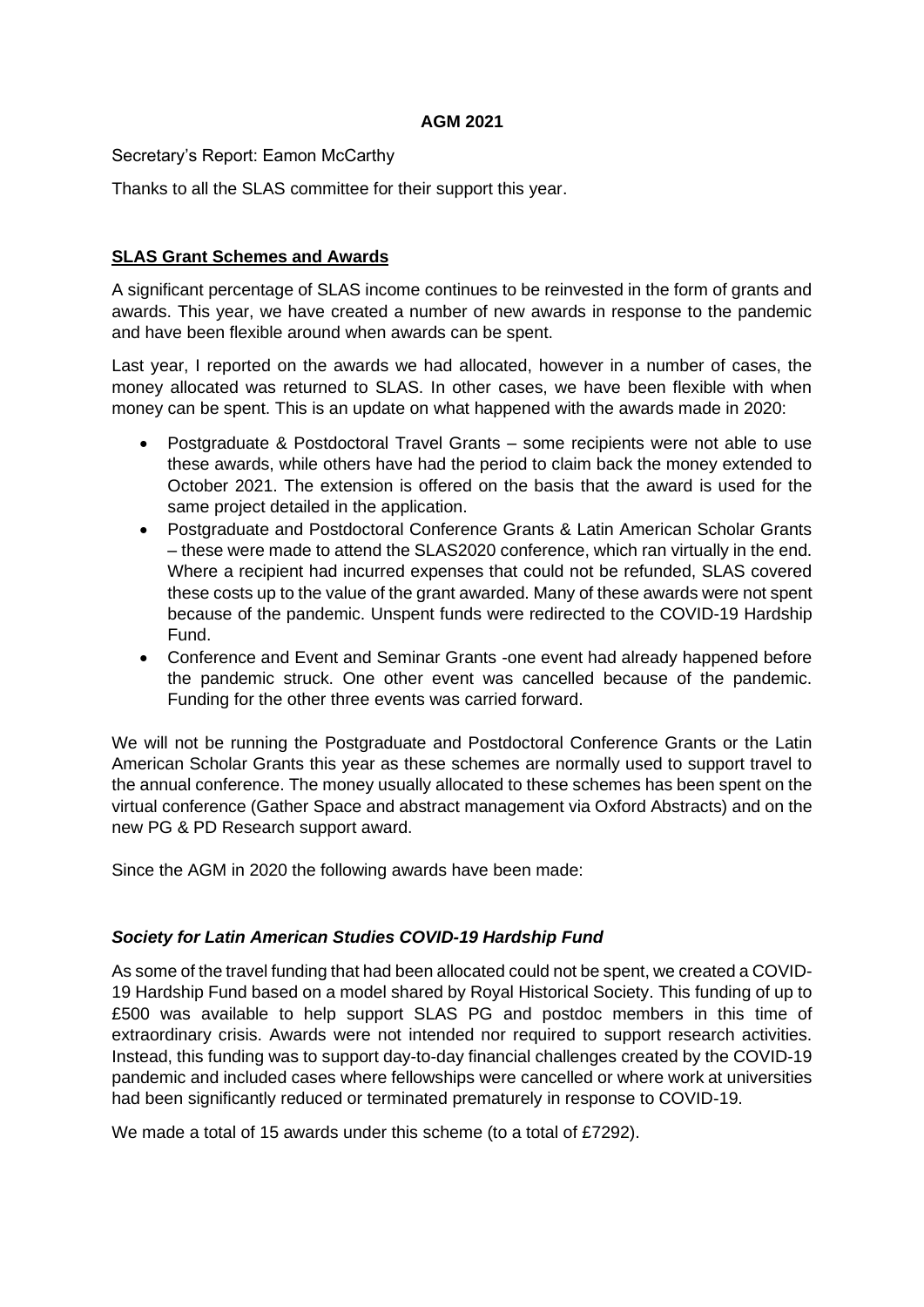Due to the sensitivity of applying for hardship funds, we will not list recipients of the funding and do not expect recipients to disclose the funding unless they chose to.

### *SLAS Postdoctoral Research Award*

This is a scheme that offers £2000 to support the work of postdoctoral researchers. We increased the awards available from three up to four in recognition of the exceptionally high standard of applications.

- Struan Gray
- Rebecca Irons
- Karunika Kardak
- Beth Pearson

# *Postgraduate & Postdoctoral Travel Grants*

15 grants worth up to £1000 are available to postgraduate and postdoctoral members to encourage and assist with travel. In this year, we awarded funding to all applications received (9 in total). It has been agreed that unspent funds can be reallocated to the PG & PD Research support award.

- Paulina Caro Troncoso (Edinburgh)
- Pietra Cepero Rua Perez (Durham)
- Susanna Corona (UCL)
- Carlos Cruz Mosquera (QMUL)
- Giovanna Gini (QMUL)
- Nicolas Gomez Baeza (Warwick)
- Valentina Infante Batiste (Oxford)
- Nuni Jorgensen (QMUL)
- Jelani Munroe (Oxford)

### *Conference and Event and Seminar Grants Support*

A total of £4,000 is available to support SLAS members organise events in their own institutions. This year awards were made to:

- Lorena Cervera Ferrer (UCL), 'Latin American Feminist Film Collectives 1975-2020' (£1000)
- Chiara Chiavaroli (LSE), 'Mapping Cosmos: Earth-beings, Bodies and Territories in Latin America' (£500)
- Emily Gregg (Latin American Bureau), 'Voices: www.vola.org.uk' (£900)

### *Blakemore Prize*

The 2020 Blakemore Prize was awarded to: Valentina Infante Batista (Oxford) for her essay 'Ya dijimos NO pero el SÍ está en todo. The memories of the dictatorship in Chile's social mobilisations (October 2019 – February 2020)'.

The winner of the 2021 Prize is Charlotte Eaton (LSE) for her essay 'Colombian foreign policy and the Spanish civil war, 1936-1939'.